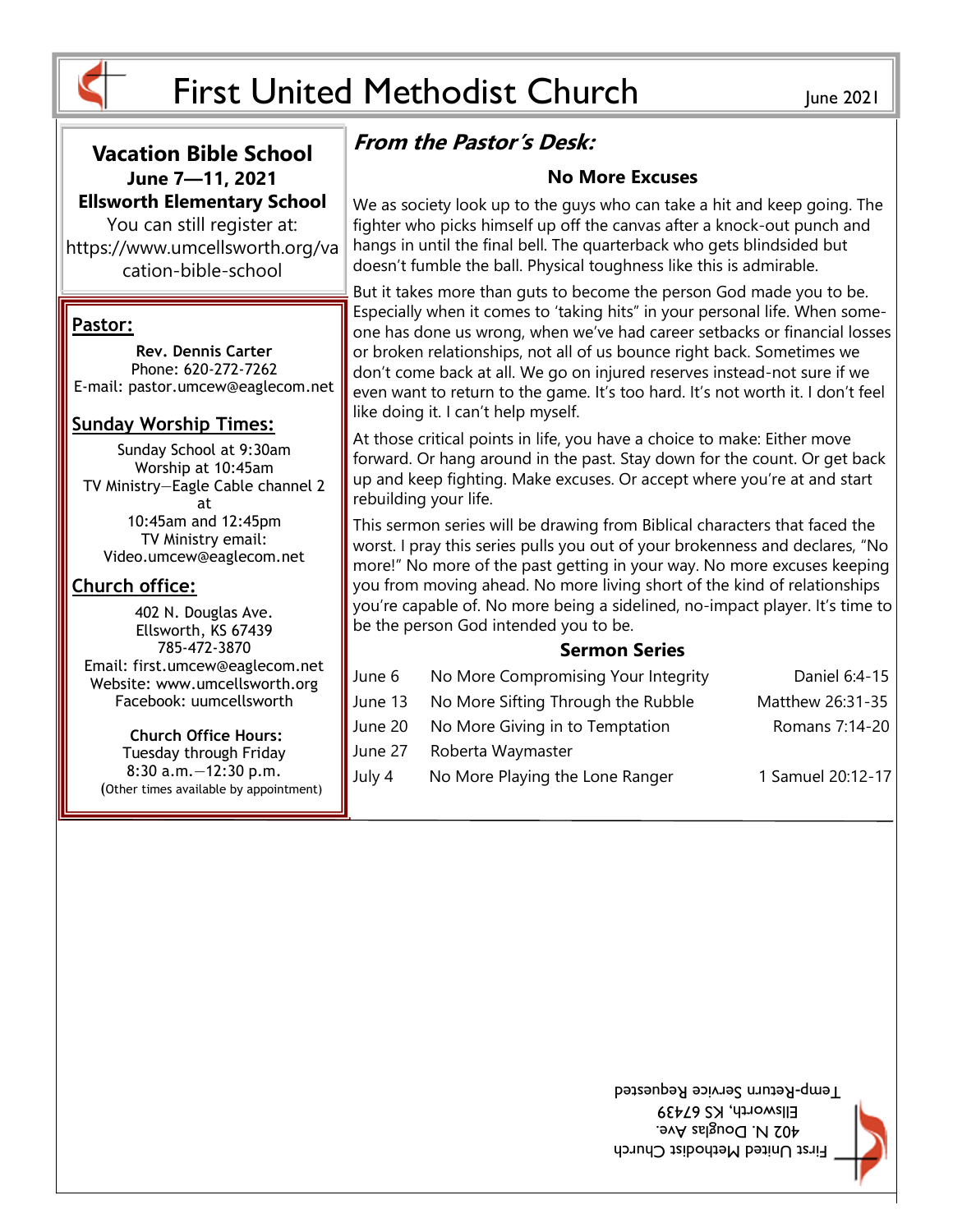

# **Solution to Fear**

| <u>Passage</u>       | <b>Type of Fear</b>                   | <b>Biblical Solution</b>                                                                        |
|----------------------|---------------------------------------|-------------------------------------------------------------------------------------------------|
| 1 John 4:18-19       | Fear of others                        | Perfect love                                                                                    |
| Proverbs 3:21-26     | Fear of events                        | Develop God's wisdom in our<br>life.                                                            |
| Hebrews 13:6         | Fear of what others will do to us     | Trust the Lord as our helper.                                                                   |
| Psalm 112:7-8        | Fear of bad news                      | Have our heart fixed on trusting<br>God.                                                        |
| Genesis 32:7-12      | Fear of revenge from others           | Plead with God. Give a gift                                                                     |
| Psalm 27:1-3         | Fear of wicked                        | Recognize God will deliver                                                                      |
| Psalm 34:4           | Desperate situation                   | Seek the Lord                                                                                   |
| Psalm 46:1-10        | Natural disaster                      | God is refuge and strength                                                                      |
| Proverbs 1:33        | Fear of evil                          | Develop God's wisdom                                                                            |
| Psalm 23:4           | Facing death                          | Recognize God is with us, com-<br>forts us as a shepherd and leads<br>us through the experience |
| Joshua 1:8-9         | Fear of taking on a great task        | Recognize God is with us. Obey<br>His word                                                      |
| Hebrews 13:5-6       | Fear of others taking what we<br>have | Don't be covetous. Be content.<br>God will never leave us. He is<br>our helper                  |
| Il Chronicles 20:1-3 | Fear of an army overtaking us         | Whole nation prayed                                                                             |
| Isaiah 51:12-13      | Fear of oppression                    | God is greater than oppressor                                                                   |
| Isaiah 35:3-4        | Fear of weakness                      | Focus on God's strength                                                                         |



Brothers & Sisters at Ellsworth U.M.C.

Thank you so much for your generous love gift. It is appreciated. May the resurrection power of Jesus bring you greater grace.

In Jesus,

Pastor Dennis Wallace

Thank you SO much for the blessing you sent for the Holy Week videos. Truly it was a joy to serve alongside your church family.

Thank you again,

Pastor Aaron Wallace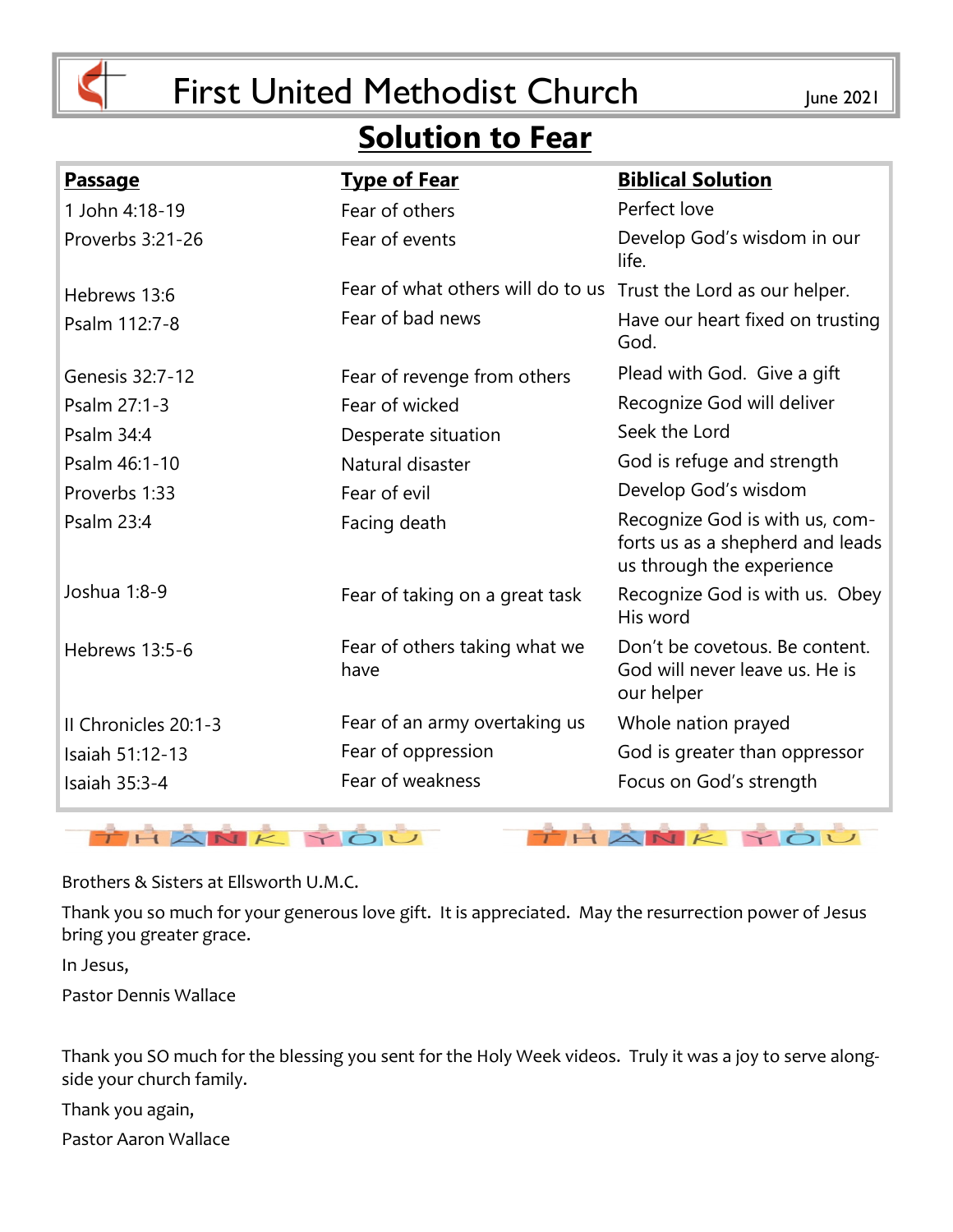

## **Weekly Activities:**

#### **Sundays:**

9:30 am—Sunday School for all ages 10:45 am—Worship in sanctuary 8:00 pm—AA/Al-Anon Meeting (North Building) **Tuesdays:** 1:00 pm—Grief Support Group (Arts Council) 8:00 pm—AA/Al-Anon Meeting (North Building) **Thursdays:** 8:00 pm—AA/Al-Anon Meeting (North Building) **June Calendar:** June 1-4—Pastor out of office Tues, June 1 6:30 pm—Leadership Meeting Sun, June 6—Holy Communion 7:00 pm—Trustee Meeting June 7—11—Vacation Bible School Church office will be open after VBS Mon, June 7 6:30 pm—Finance/Stewardship Meeting Tues, June 8 6:30 pm—Missions/Evangelism Meeting (Pines) Wed, June 9 8:30 am—Ministerial Alliance Meeting (Zoom) Thurs, June 10 2:00 pm—Faith & Hope Circle Sun, June 13—Moment for Missions (What Not Shop) 2:00 pm—Good Samaritan Worship Service Tues, June 15 6:30 pm—Worship Team Meeting Sun, June 20—Father's Day 8:00 am—United Methodist Men Breakfast June 22-28—Pastor out of office

Thurs, June 24

6:30 pm—Education Meeting

#### Sun, June 27 2:00 pm—D.S. Williamston drive-thru reception

Mon, June 28

6:30 pm—SPPR Meeting

**\*\*Honor & Glory Circle will NOT meet in June or July\*\***

#### **Recent Prayer Requests:**

Dayna Robson, Sylvia McNeal, Graduates

### **Continued Prayers for**:

Rose Doubrava, Donna Davis, Johnny Miller, Roger Samuelson , Neva Chastain, Cindy Blanchard, Wilma Mall's Family, Lexi West, Jerry Houston, Lisa Maston's Family, Jim Schulz, Betty Carter, Penny Swift-Kelly, Tom Maze, Alan Falk, Rhonda Hoffhines-Blair, Steve Noren, Judy Gebhardt, Bonnie Stinchcomb, Judy Toman, Karen Kerr

Shut-Ins ~ Nursing Home Residents ~ Youth ~ Mosaic Clients ~ Our Nation's Leaders ~ Unemployed ~ Unspoken Requests ~

Families who have lost loved ones or who are not able to see family members during this difficult time

\*\*Continued prayers will be listed for 3 months. Please contact the church office to continue on the list.\*\*

Free Grab & Go Summer Lunches Children 18 years and younger June 1—July Monday—Friday

**Ellsworth**: 11:30 am—12:00 pm JH Robbins Library Gazebo

**Kanopolis**: 11:45 am—12:15 pm Library Community Room

## **June 80+ & Shut-In Birthdays**

≪≪≪≪≫≫

**28th—Janice Black** 411 W. 10th Ellsworth, KS 67439

RAARAARAARAARAARAA

*A reminder that the Ministerial Alliance is the go-to place for those in the community needing utility bill assistance. For more Information please contact Pastor Exie Barber at 785-531-0067.*

SAAAAAAAAAAAA